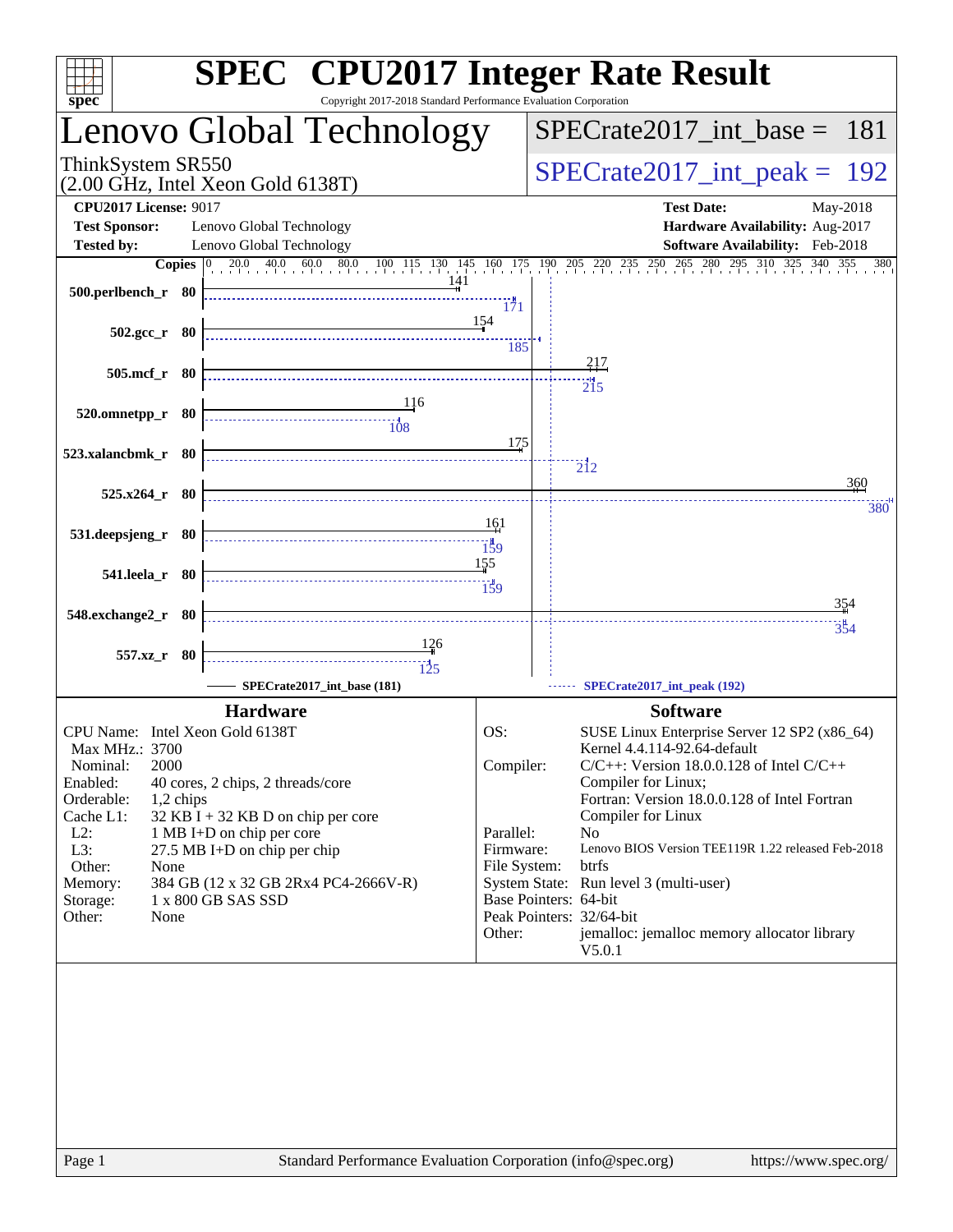

## Lenovo Global Technology

(2.00 GHz, Intel Xeon Gold 6138T)

ThinkSystem SR550<br>  $\angle Q$  00 GHz, Intel Year Gold 6138T) [SPECrate2017\\_int\\_base =](http://www.spec.org/auto/cpu2017/Docs/result-fields.html#SPECrate2017intbase) 181

**[Test Sponsor:](http://www.spec.org/auto/cpu2017/Docs/result-fields.html#TestSponsor)** Lenovo Global Technology **[Hardware Availability:](http://www.spec.org/auto/cpu2017/Docs/result-fields.html#HardwareAvailability)** Aug-2017

**[CPU2017 License:](http://www.spec.org/auto/cpu2017/Docs/result-fields.html#CPU2017License)** 9017 **[Test Date:](http://www.spec.org/auto/cpu2017/Docs/result-fields.html#TestDate)** May-2018 **[Tested by:](http://www.spec.org/auto/cpu2017/Docs/result-fields.html#Testedby)** Lenovo Global Technology **[Software Availability:](http://www.spec.org/auto/cpu2017/Docs/result-fields.html#SoftwareAvailability)** Feb-2018

#### **[Results Table](http://www.spec.org/auto/cpu2017/Docs/result-fields.html#ResultsTable)**

|                                          |               |                |       | <b>Base</b>    |       |                |            |               |                |              | <b>Peak</b>    |              |                |              |
|------------------------------------------|---------------|----------------|-------|----------------|-------|----------------|------------|---------------|----------------|--------------|----------------|--------------|----------------|--------------|
| <b>Benchmark</b>                         | <b>Copies</b> | <b>Seconds</b> | Ratio | <b>Seconds</b> | Ratio | <b>Seconds</b> | Ratio      | <b>Copies</b> | <b>Seconds</b> | <b>Ratio</b> | <b>Seconds</b> | <b>Ratio</b> | <b>Seconds</b> | <b>Ratio</b> |
| 500.perlbench_r                          | 80            | 904            | 141   | 902            | 141   | 912            | 140        | 80            | 741            | 172          | 745            | 171          | 746            | 171          |
| $502.\text{gcc}_{r}$                     | 80            | 734            | 154   | 732            | 155   | 736            | 154        | 80            | 611            | 185          | 612            | 185          | 610            | 186          |
| $505$ .mcf r                             | 80            | 581            | 223   | 606            | 213   | 596            | 217        | 80            | 601            | 215          | 606            | 213          | 601            | 215          |
| 520.omnetpp_r                            | 80            | 901            | 117   | 904            | 116   | 903            | <b>116</b> | 80            | 973            | 108          | 971            | <b>108</b>   | 970            | 108          |
| 523.xalancbmk r                          | 80            | 481            | 175   | 484            | 175   | 484            | 175        | 80            | 399            | 212          | 399            | 212          | 400            | 211          |
| 525.x264 r                               | 80            | 384            | 365   | 389            | 360   | 391            | 359        | 80            | 369            | 380          | 371            | 378          | 369            | 380          |
| $531.$ deepsjeng $_r$                    | 80            | 561            | 163   | 569            | 161   | 569            | 161        | 80            | 579            | 158          | 575            | <u>159</u>   | 574            | 160          |
| 541.leela r                              | 80            | 853            | 155   | 859            | 154   | 850            | 156        | 80            | 826            | 160          | 832            | 159          | 832            | <u>159</u>   |
| 548.exchange2_r                          | 80            | 590            | 355   | 593            | 354   | 595            | 353        | 80            | 594            | 353          | 592            | 354          | 592            | 354          |
| 557.xz r                                 | 80            | 680            | 127   | 684            | 126   | 686            | 126        | 80            | 693            | 125          | 691            | 125          | 693            | <u>125</u>   |
| $SPECrate2017$ int base =<br>181         |               |                |       |                |       |                |            |               |                |              |                |              |                |              |
| $CDFC_{\text{tot}} + 2017$ intervals $=$ |               |                | 102   |                |       |                |            |               |                |              |                |              |                |              |

**[SPECrate2017\\_int\\_peak =](http://www.spec.org/auto/cpu2017/Docs/result-fields.html#SPECrate2017intpeak) 192**

Results appear in the [order in which they were run](http://www.spec.org/auto/cpu2017/Docs/result-fields.html#RunOrder). Bold underlined text [indicates a median measurement](http://www.spec.org/auto/cpu2017/Docs/result-fields.html#Median).

#### **[Submit Notes](http://www.spec.org/auto/cpu2017/Docs/result-fields.html#SubmitNotes)**

 The numactl mechanism was used to bind copies to processors. The config file option 'submit' was used to generate numactl commands to bind each copy to a specific processor. For details, please see the config file.

### **[Operating System Notes](http://www.spec.org/auto/cpu2017/Docs/result-fields.html#OperatingSystemNotes)**

Stack size set to unlimited using "ulimit -s unlimited"

### **[General Notes](http://www.spec.org/auto/cpu2017/Docs/result-fields.html#GeneralNotes)**

Environment variables set by runcpu before the start of the run: LD\_LIBRARY\_PATH = "/home/cpu2017.1.0.2.ic18.0/lib/ia32:/home/cpu2017.1.0.2.ic18.0/lib/intel64" LD\_LIBRARY\_PATH = "\$LD\_LIBRARY\_PATH:/home/cpu2017.1.0.2.ic18.0/je5.0.1-32:/home/cpu2017.1.0.2.ic18.0/je5.0.1-64" Binaries compiled on a system with 1x Intel Core i7-4790 CPU + 32GB RAM memory using Redhat Enterprise Linux 7.4 Transparent Huge Pages enabled by default Prior to runcpu invocation Filesystem page cache synced and cleared with: sync; echo 3> /proc/sys/vm/drop\_caches runcpu command invoked through numactl i.e.: numactl --interleave=all runcpu <etc> jemalloc: configured and built at default for 32bit (i686) and 64bit (x86\_64) targets; jemalloc: built with the RedHat Enterprise 7.4, and the system compiler gcc 4.8.5; jemalloc: sources available from jemalloc.net or

**(Continued on next page)**

| Page 2 | Standard Performance Evaluation Corporation (info@spec.org) | https://www.spec.org/ |
|--------|-------------------------------------------------------------|-----------------------|
|        |                                                             |                       |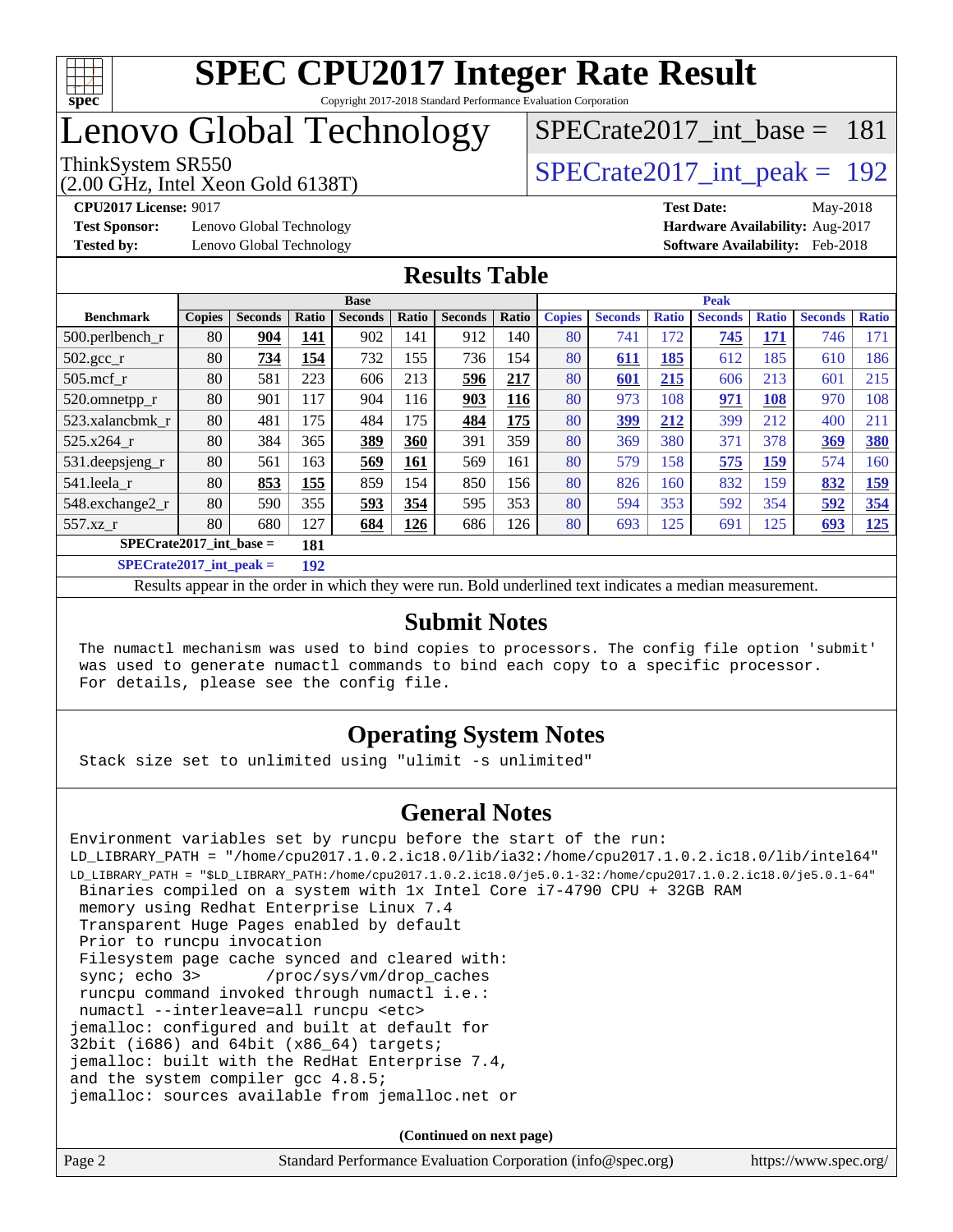

# **[SPEC CPU2017 Integer Rate Result](http://www.spec.org/auto/cpu2017/Docs/result-fields.html#SPECCPU2017IntegerRateResult)**

Copyright 2017-2018 Standard Performance Evaluation Corporation

Lenovo Global Technology

[SPECrate2017\\_int\\_base =](http://www.spec.org/auto/cpu2017/Docs/result-fields.html#SPECrate2017intbase) 181

(2.00 GHz, Intel Xeon Gold 6138T) ThinkSystem SR550<br>  $\angle Q$  00 GHz, Intel Year Gold 6138T)

**[Test Sponsor:](http://www.spec.org/auto/cpu2017/Docs/result-fields.html#TestSponsor)** Lenovo Global Technology **[Hardware Availability:](http://www.spec.org/auto/cpu2017/Docs/result-fields.html#HardwareAvailability)** Aug-2017 **[Tested by:](http://www.spec.org/auto/cpu2017/Docs/result-fields.html#Testedby)** Lenovo Global Technology **[Software Availability:](http://www.spec.org/auto/cpu2017/Docs/result-fields.html#SoftwareAvailability)** Feb-2018

**[CPU2017 License:](http://www.spec.org/auto/cpu2017/Docs/result-fields.html#CPU2017License)** 9017 **[Test Date:](http://www.spec.org/auto/cpu2017/Docs/result-fields.html#TestDate)** May-2018

#### **[General Notes \(Continued\)](http://www.spec.org/auto/cpu2017/Docs/result-fields.html#GeneralNotes)**

<https://github.com/jemalloc/jemalloc/releases> Yes: The test sponsor attests, as of date of publication, that CVE-2017-5754 (Meltdown) is mitigated in the system as tested and documented. Yes: The test sponsor attests, as of date of publication, that CVE-2017-5753 (Spectre variant 1) is mitigated in the system as tested and documented. Yes: The test sponsor attests, as of date of publication, that CVE-2017-5715 (Spectre variant 2) is mitigated in the system as tested and documented.

#### **[Platform Notes](http://www.spec.org/auto/cpu2017/Docs/result-fields.html#PlatformNotes)**

Page 3 Standard Performance Evaluation Corporation [\(info@spec.org\)](mailto:info@spec.org) <https://www.spec.org/> BIOS configuration: Choose Operating Mode set to Maximum Performance DCU Streamer Prefetcher set to Disable MONITORMWAIT set to Enable SNC set to Enable Stale AtoS set to Enable LLC dead line alloc set to Disable Sysinfo program /home/cpu2017.1.0.2.ic18.0/bin/sysinfo Rev: r5797 of 2017-06-14 96c45e4568ad54c135fd618bcc091c0f running on linux-yyst Tue May 15 22:46:53 2018 SUT (System Under Test) info as seen by some common utilities. For more information on this section, see <https://www.spec.org/cpu2017/Docs/config.html#sysinfo> From /proc/cpuinfo model name : Intel(R) Xeon(R) Gold 6138T CPU @ 2.00GHz 2 "physical id"s (chips) 80 "processors" cores, siblings (Caution: counting these is hw and system dependent. The following excerpts from /proc/cpuinfo might not be reliable. Use with caution.) cpu cores : 20 siblings : 40 physical 0: cores 0 1 2 3 4 8 9 10 11 12 16 17 18 19 20 24 25 26 27 28 physical 1: cores 0 1 2 3 4 8 9 10 11 12 16 17 18 19 20 24 25 26 27 28 From lscpu: Architecture: x86\_64 CPU op-mode(s): 32-bit, 64-bit Little Endian  $CPU(s):$  80 On-line CPU(s) list: 0-79 Thread(s) per core: 2 Core(s) per socket: 20 Socket(s): 2 NUMA node(s): 4 **(Continued on next page)**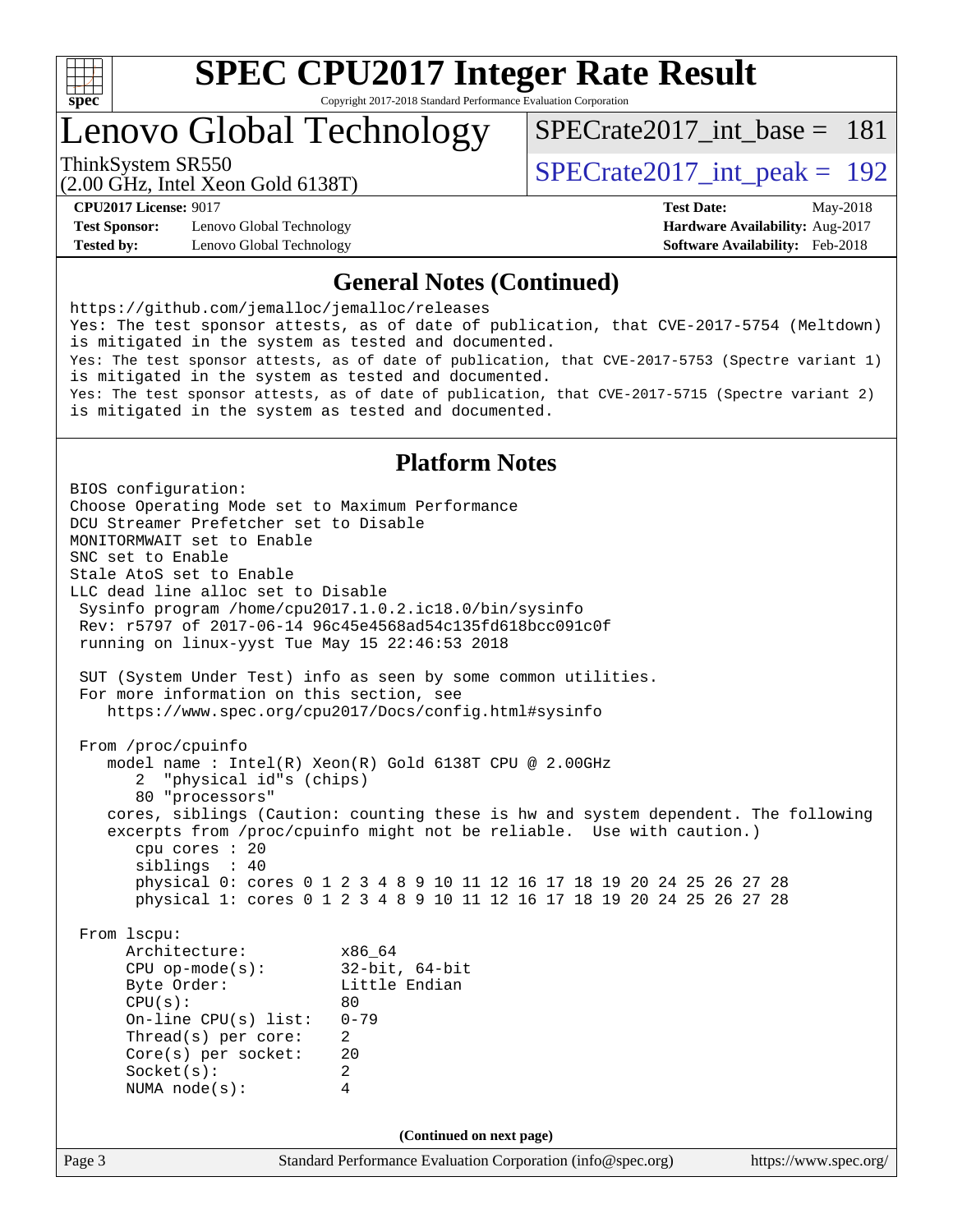

Lenovo Global Technology

[SPECrate2017\\_int\\_base =](http://www.spec.org/auto/cpu2017/Docs/result-fields.html#SPECrate2017intbase) 181

(2.00 GHz, Intel Xeon Gold 6138T)

ThinkSystem SR550<br>  $(2.00 \text{ GHz})$  Intel Xeon Gold 6138T)

**[CPU2017 License:](http://www.spec.org/auto/cpu2017/Docs/result-fields.html#CPU2017License)** 9017 **[Test Date:](http://www.spec.org/auto/cpu2017/Docs/result-fields.html#TestDate)** May-2018

**[Test Sponsor:](http://www.spec.org/auto/cpu2017/Docs/result-fields.html#TestSponsor)** Lenovo Global Technology **[Hardware Availability:](http://www.spec.org/auto/cpu2017/Docs/result-fields.html#HardwareAvailability)** Aug-2017 **[Tested by:](http://www.spec.org/auto/cpu2017/Docs/result-fields.html#Testedby)** Lenovo Global Technology **[Software Availability:](http://www.spec.org/auto/cpu2017/Docs/result-fields.html#SoftwareAvailability)** Feb-2018

#### **[Platform Notes \(Continued\)](http://www.spec.org/auto/cpu2017/Docs/result-fields.html#PlatformNotes)**

| Vendor ID:                                                                           | GenuineIntel                                                                         |  |  |  |  |
|--------------------------------------------------------------------------------------|--------------------------------------------------------------------------------------|--|--|--|--|
| CPU family:                                                                          | 6                                                                                    |  |  |  |  |
| Model:                                                                               | 85                                                                                   |  |  |  |  |
| Model name:                                                                          | $Intel(R) Xeon(R) Gold 6138T CPU @ 2.00GHz$                                          |  |  |  |  |
| Stepping:                                                                            | 4                                                                                    |  |  |  |  |
| CPU MHz:                                                                             | 1995.314                                                                             |  |  |  |  |
| BogoMIPS:                                                                            | 3990.62                                                                              |  |  |  |  |
| Virtualization:                                                                      | $VT - x$                                                                             |  |  |  |  |
| L1d cache:                                                                           | 32K                                                                                  |  |  |  |  |
| Lli cache:                                                                           | 32K                                                                                  |  |  |  |  |
| $L2$ cache:                                                                          | 1024K                                                                                |  |  |  |  |
| L3 cache:                                                                            | 28160K                                                                               |  |  |  |  |
| NUMA $node0$ $CPU(s):$                                                               | $0-2, 5, 6, 10-12, 15, 16, 40-42, 45, 46, 50-52, 55, 56$                             |  |  |  |  |
| NUMA nodel CPU(s):                                                                   | 3, 4, 7-9, 13, 14, 17-19, 43, 44, 47-49, 53, 54, 57-59                               |  |  |  |  |
| NUMA $node2$ $CPU(s):$                                                               | 20-22, 25, 26, 30-32, 35, 36, 60-62, 65, 66, 70-72, 75, 76                           |  |  |  |  |
| NUMA $node3$ $CPU(s):$                                                               | 23, 24, 27-29, 33, 34, 37-39, 63, 64, 67-69, 73, 74, 77-79                           |  |  |  |  |
| Flags:                                                                               | fpu vme de pse tsc msr pae mce cx8 apic sep mtrr pge mca cmov                        |  |  |  |  |
|                                                                                      | pat pse36 clflush dts acpi mmx fxsr sse sse2 ss ht tm pbe syscall nx pdpe1gb rdtscp  |  |  |  |  |
|                                                                                      | lm constant_tsc art arch_perfmon pebs bts rep_good nopl xtopology nonstop_tsc        |  |  |  |  |
|                                                                                      | aperfmperf eagerfpu pni pclmulqdq dtes64 monitor ds_cpl vmx smx est tm2 ssse3 sdbg   |  |  |  |  |
|                                                                                      | fma cx16 xtpr pdcm pcid dca sse4_1 sse4_2 x2apic movbe popcnt tsc_deadline_timer aes |  |  |  |  |
|                                                                                      | xsave avx f16c rdrand lahf_lm abm 3dnowprefetch ida arat epb invpcid_single pln pts  |  |  |  |  |
|                                                                                      | dtherm intel_pt rsb_ctxsw spec_ctrl retpoline kaiser tpr_shadow vnmi flexpriority    |  |  |  |  |
|                                                                                      | ept vpid fsgsbase tsc_adjust bmil hle avx2 smep bmi2 erms invpcid rtm cqm mpx        |  |  |  |  |
|                                                                                      | avx512f avx512dq rdseed adx smap clflushopt clwb avx512cd avx512bw avx512vl xsaveopt |  |  |  |  |
| xsavec xgetbv1 cqm_llc cqm_occup_llc                                                 |                                                                                      |  |  |  |  |
|                                                                                      |                                                                                      |  |  |  |  |
| /proc/cpuinfo cache data                                                             |                                                                                      |  |  |  |  |
| cache size : 28160 KB                                                                |                                                                                      |  |  |  |  |
|                                                                                      |                                                                                      |  |  |  |  |
| From numactl --hardware WARNING: a numactl 'node' might or might not correspond to a |                                                                                      |  |  |  |  |
| physical chip.                                                                       |                                                                                      |  |  |  |  |
| $available: 4 nodes (0-3)$                                                           |                                                                                      |  |  |  |  |
|                                                                                      | node 0 cpus: 0 1 2 5 6 10 11 12 15 16 40 41 42 45 46 50 51 52 55 56                  |  |  |  |  |
| node 0 size: 96356 MB                                                                |                                                                                      |  |  |  |  |
| node 0 free: 96118 MB                                                                |                                                                                      |  |  |  |  |
|                                                                                      | node 1 cpus: 3 4 7 8 9 13 14 17 18 19 43 44 47 48 49 53 54 57 58 59                  |  |  |  |  |
| node 1 size: 96753 MB                                                                |                                                                                      |  |  |  |  |
| node 1 free: 96484 MB                                                                |                                                                                      |  |  |  |  |
|                                                                                      | node 2 cpus: 20 21 22 25 26 30 31 32 35 36 60 61 62 65 66 70 71 72 75 76             |  |  |  |  |
| node 2 size: 96753 MB                                                                |                                                                                      |  |  |  |  |
| node 2 free: 96421 MB                                                                |                                                                                      |  |  |  |  |
|                                                                                      | node 3 cpus: 23 24 27 28 29 33 34 37 38 39 63 64 67 68 69 73 74 77 78 79             |  |  |  |  |
| node 3 size: 96750 MB                                                                |                                                                                      |  |  |  |  |
| node 3 free: 96554 MB                                                                |                                                                                      |  |  |  |  |
| node distances:                                                                      |                                                                                      |  |  |  |  |
| node<br>$\mathbf{1}$<br>$\Omega$<br>2<br>3                                           |                                                                                      |  |  |  |  |
|                                                                                      |                                                                                      |  |  |  |  |
|                                                                                      |                                                                                      |  |  |  |  |
| (Continued on next page)                                                             |                                                                                      |  |  |  |  |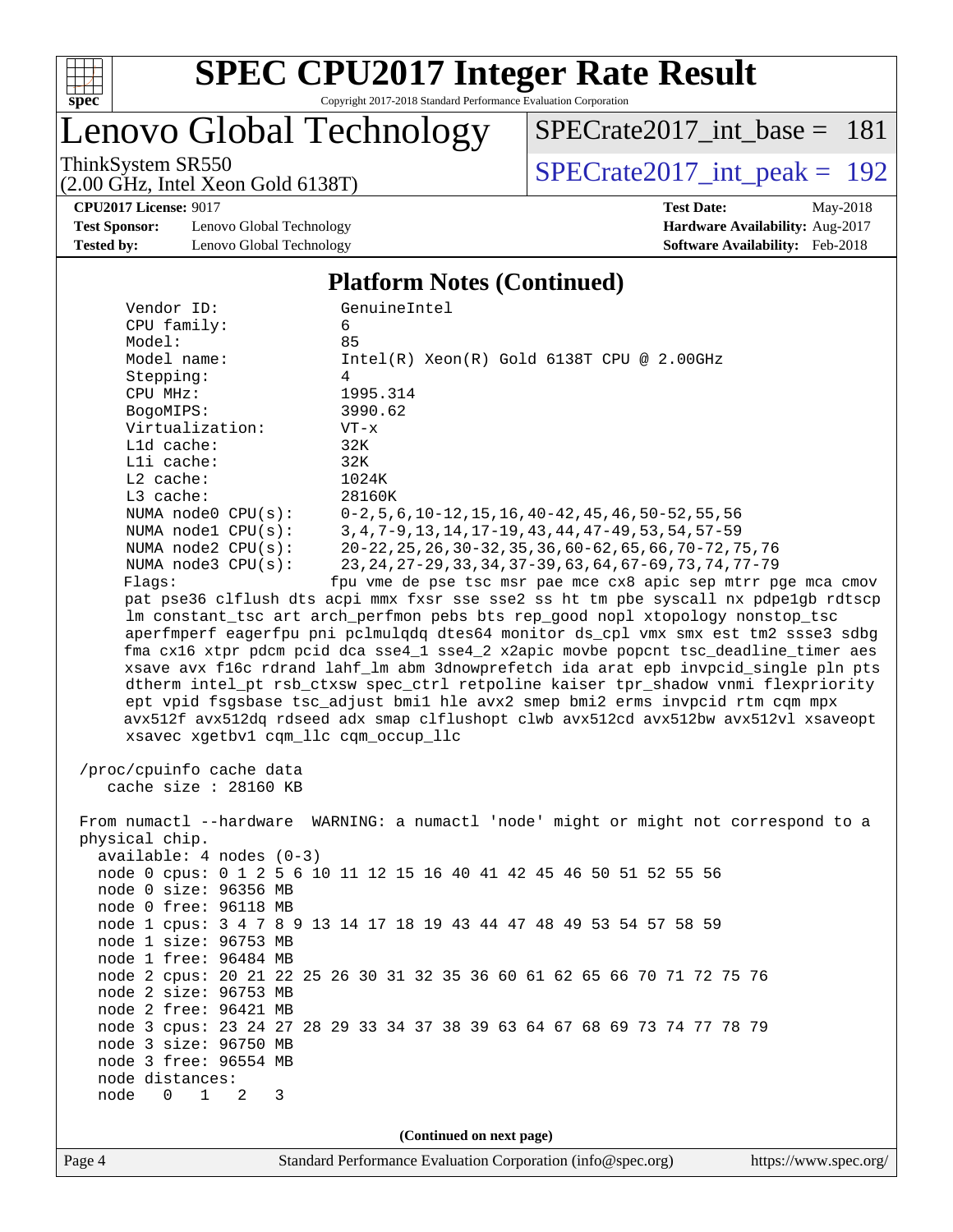| spec <sup>®</sup>                                                                                                                                                                                                                                                                                                                                                                                           | <b>SPEC CPU2017 Integer Rate Result</b><br>Copyright 2017-2018 Standard Performance Evaluation Corporation                                                                                                                                                          |
|-------------------------------------------------------------------------------------------------------------------------------------------------------------------------------------------------------------------------------------------------------------------------------------------------------------------------------------------------------------------------------------------------------------|---------------------------------------------------------------------------------------------------------------------------------------------------------------------------------------------------------------------------------------------------------------------|
| Lenovo Global Technology                                                                                                                                                                                                                                                                                                                                                                                    | $SPECrate2017\_int\_base = 181$                                                                                                                                                                                                                                     |
| ThinkSystem SR550<br>$(2.00 \text{ GHz}, \text{Intel Xeon Gold } 6138 \text{T})$                                                                                                                                                                                                                                                                                                                            | $SPECrate2017\_int\_peak = 192$                                                                                                                                                                                                                                     |
| <b>CPU2017 License: 9017</b><br><b>Test Sponsor:</b><br>Lenovo Global Technology<br><b>Tested by:</b><br>Lenovo Global Technology                                                                                                                                                                                                                                                                           | <b>Test Date:</b><br>May-2018<br>Hardware Availability: Aug-2017<br>Software Availability: Feb-2018                                                                                                                                                                 |
|                                                                                                                                                                                                                                                                                                                                                                                                             | <b>Platform Notes (Continued)</b>                                                                                                                                                                                                                                   |
| 0 :<br>21<br>21<br>10<br>11<br>1:<br>11<br>10<br>21<br>21<br>2:<br>21<br>21<br>10 11<br>21<br>11<br>3:<br>21<br>10                                                                                                                                                                                                                                                                                          |                                                                                                                                                                                                                                                                     |
| From /proc/meminfo<br>MemTotal:<br>395892140 kB<br>HugePages_Total:<br>0<br>Hugepagesize:<br>2048 kB                                                                                                                                                                                                                                                                                                        |                                                                                                                                                                                                                                                                     |
| From /etc/*release* /etc/*version*<br>SuSE-release:<br>SUSE Linux Enterprise Server 12 (x86_64)<br>$VERSION = 12$<br>$PATCHLEVEL = 2$<br># Please check /etc/os-release for details about this release.<br>os-release:<br>NAME="SLES"<br>VERSION="12-SP2"<br>VERSION_ID="12.2"<br>PRETTY_NAME="SUSE Linux Enterprise Server 12 SP2"<br>ID="sles"<br>ANSI COLOR="0;32"<br>CPE_NAME="cpe:/o:suse:sles:12:sp2" | # This file is deprecated and will be removed in a future service pack or release.                                                                                                                                                                                  |
| $\text{uname}$ $\text{-a}:$<br>x86_64 x86_64 x86_64 GNU/Linux<br>run-level 3 May 15 22:27                                                                                                                                                                                                                                                                                                                   | Linux linux-yyst 4.4.114-92.64-default #1 SMP Thu Feb 1 19:18:19 UTC 2018 (c6ce5db)                                                                                                                                                                                 |
| SPEC is set to: /home/cpu2017.1.0.2.ic18.0<br>Type Size Used Avail Use% Mounted on<br>Filesystem<br>/dev/sda2<br>20G 724G<br>btrfs 744G                                                                                                                                                                                                                                                                     | 3% /home                                                                                                                                                                                                                                                            |
| frequent changes to hardware, firmware, and the "DMTF SMBIOS" standard.<br>BIOS Lenovo - [TEE119R-1.22]- 02/06/2018<br>Memory:<br>12x Hynix HMA84GR7AFR4N-VK 32 GB 2 rank 2666                                                                                                                                                                                                                              | Additional information from dmidecode follows. WARNING: Use caution when you interpret<br>this section. The 'dmidecode' program reads system data which is "intended to allow<br>hardware to be accurately determined", but the intent may not be met, as there are |
| (End of data from sysinfo program)                                                                                                                                                                                                                                                                                                                                                                          |                                                                                                                                                                                                                                                                     |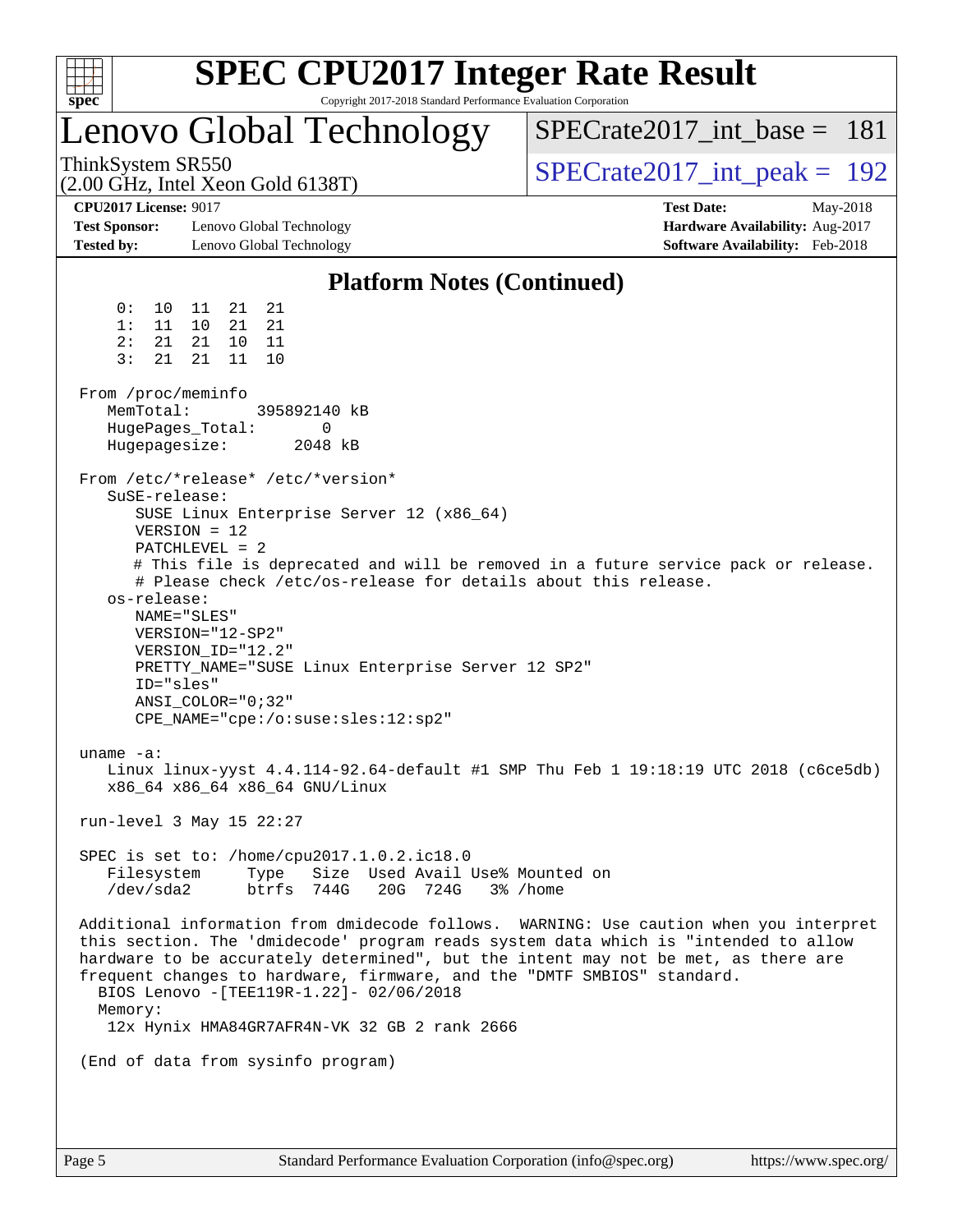

# **[SPEC CPU2017 Integer Rate Result](http://www.spec.org/auto/cpu2017/Docs/result-fields.html#SPECCPU2017IntegerRateResult)**

Copyright 2017-2018 Standard Performance Evaluation Corporation

## Lenovo Global Technology

[SPECrate2017\\_int\\_base =](http://www.spec.org/auto/cpu2017/Docs/result-fields.html#SPECrate2017intbase) 181

(2.00 GHz, Intel Xeon Gold 6138T)

ThinkSystem SR550<br>(2.00 GHz, Intel Xeon Gold 6138T)  $\begin{array}{r} | \text{SPECrate2017\_int\_peak} = 192 \end{array}$ 

**[Test Sponsor:](http://www.spec.org/auto/cpu2017/Docs/result-fields.html#TestSponsor)** Lenovo Global Technology **[Hardware Availability:](http://www.spec.org/auto/cpu2017/Docs/result-fields.html#HardwareAvailability)** Aug-2017 **[Tested by:](http://www.spec.org/auto/cpu2017/Docs/result-fields.html#Testedby)** Lenovo Global Technology **[Software Availability:](http://www.spec.org/auto/cpu2017/Docs/result-fields.html#SoftwareAvailability)** Feb-2018

**[CPU2017 License:](http://www.spec.org/auto/cpu2017/Docs/result-fields.html#CPU2017License)** 9017 **[Test Date:](http://www.spec.org/auto/cpu2017/Docs/result-fields.html#TestDate)** May-2018

### **[Compiler Version Notes](http://www.spec.org/auto/cpu2017/Docs/result-fields.html#CompilerVersionNotes)**

| 500.perlbench_r(base) 502.gcc_r(base) 505.mcf_r(base, peak)<br>CC.<br>525.x264_r(base, peak) 557.xz_r(base, peak) |
|-------------------------------------------------------------------------------------------------------------------|
| icc (ICC) 18.0.0 20170811<br>Copyright (C) 1985-2017 Intel Corporation. All rights reserved.                      |
| 500.perlbench_r(peak) 502.gcc_r(peak)<br>CC.                                                                      |
| icc (ICC) 18.0.0 20170811<br>Copyright (C) 1985-2017 Intel Corporation. All rights reserved.                      |
| CXXC 520.omnetpp_r(base) 523.xalancbmk_r(base) 531.deepsjeng_r(base)<br>$541.$ leela_r(base)                      |
| icpc (ICC) 18.0.0 20170811<br>Copyright (C) 1985-2017 Intel Corporation. All rights reserved.                     |
| CXXC 520.omnetpp_r(peak) 523.xalancbmk_r(peak) 531.deepsjeng_r(peak)<br>541.leela_r(peak)                         |
| icpc (ICC) 18.0.0 20170811<br>Copyright (C) 1985-2017 Intel Corporation. All rights reserved.                     |
| 548.exchange2_r(base, peak)<br>FC.                                                                                |
| ifort (IFORT) 18.0.0 20170811<br>Copyright (C) 1985-2017 Intel Corporation. All rights reserved.                  |

## **[Base Compiler Invocation](http://www.spec.org/auto/cpu2017/Docs/result-fields.html#BaseCompilerInvocation)**

[C benchmarks](http://www.spec.org/auto/cpu2017/Docs/result-fields.html#Cbenchmarks): [icc](http://www.spec.org/cpu2017/results/res2018q2/cpu2017-20180529-06163.flags.html#user_CCbase_intel_icc_18.0_66fc1ee009f7361af1fbd72ca7dcefbb700085f36577c54f309893dd4ec40d12360134090235512931783d35fd58c0460139e722d5067c5574d8eaf2b3e37e92)

[C++ benchmarks:](http://www.spec.org/auto/cpu2017/Docs/result-fields.html#CXXbenchmarks) [icpc](http://www.spec.org/cpu2017/results/res2018q2/cpu2017-20180529-06163.flags.html#user_CXXbase_intel_icpc_18.0_c510b6838c7f56d33e37e94d029a35b4a7bccf4766a728ee175e80a419847e808290a9b78be685c44ab727ea267ec2f070ec5dc83b407c0218cded6866a35d07)

**(Continued on next page)**

Page 6 Standard Performance Evaluation Corporation [\(info@spec.org\)](mailto:info@spec.org) <https://www.spec.org/>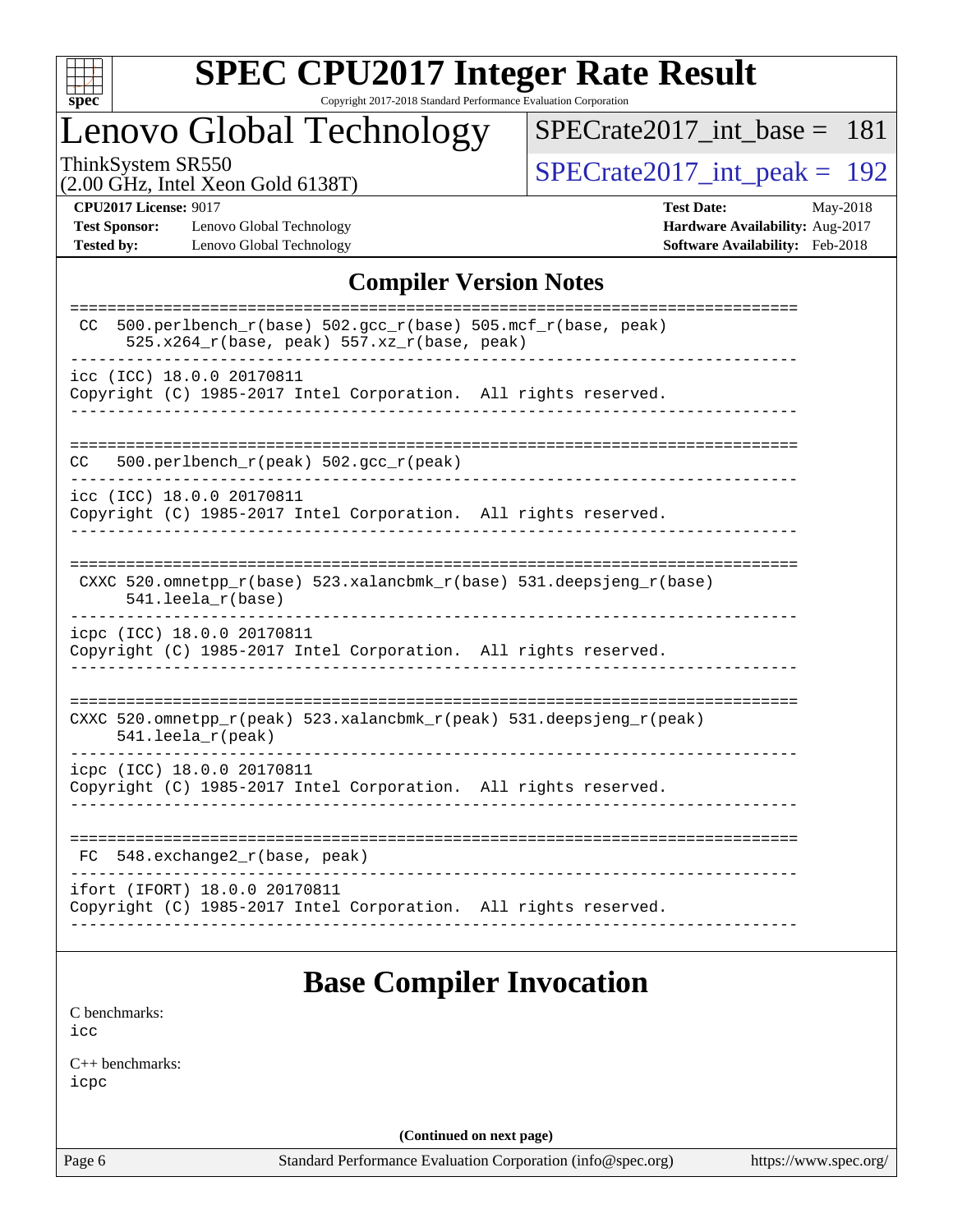

## Lenovo Global Technology

[SPECrate2017\\_int\\_base =](http://www.spec.org/auto/cpu2017/Docs/result-fields.html#SPECrate2017intbase) 181

(2.00 GHz, Intel Xeon Gold 6138T)

ThinkSystem SR550<br>  $\text{SPECrate2017\_int\_peak} = 192$ 

**[Test Sponsor:](http://www.spec.org/auto/cpu2017/Docs/result-fields.html#TestSponsor)** Lenovo Global Technology **[Hardware Availability:](http://www.spec.org/auto/cpu2017/Docs/result-fields.html#HardwareAvailability)** Aug-2017 **[Tested by:](http://www.spec.org/auto/cpu2017/Docs/result-fields.html#Testedby)** Lenovo Global Technology **[Software Availability:](http://www.spec.org/auto/cpu2017/Docs/result-fields.html#SoftwareAvailability)** Feb-2018

**[CPU2017 License:](http://www.spec.org/auto/cpu2017/Docs/result-fields.html#CPU2017License)** 9017 **[Test Date:](http://www.spec.org/auto/cpu2017/Docs/result-fields.html#TestDate)** May-2018

## **[Base Compiler Invocation \(Continued\)](http://www.spec.org/auto/cpu2017/Docs/result-fields.html#BaseCompilerInvocation)**

[Fortran benchmarks](http://www.spec.org/auto/cpu2017/Docs/result-fields.html#Fortranbenchmarks): [ifort](http://www.spec.org/cpu2017/results/res2018q2/cpu2017-20180529-06163.flags.html#user_FCbase_intel_ifort_18.0_8111460550e3ca792625aed983ce982f94888b8b503583aa7ba2b8303487b4d8a21a13e7191a45c5fd58ff318f48f9492884d4413fa793fd88dd292cad7027ca)

**[Base Portability Flags](http://www.spec.org/auto/cpu2017/Docs/result-fields.html#BasePortabilityFlags)**

 500.perlbench\_r: [-DSPEC\\_LP64](http://www.spec.org/cpu2017/results/res2018q2/cpu2017-20180529-06163.flags.html#b500.perlbench_r_basePORTABILITY_DSPEC_LP64) [-DSPEC\\_LINUX\\_X64](http://www.spec.org/cpu2017/results/res2018q2/cpu2017-20180529-06163.flags.html#b500.perlbench_r_baseCPORTABILITY_DSPEC_LINUX_X64) 502.gcc\_r: [-DSPEC\\_LP64](http://www.spec.org/cpu2017/results/res2018q2/cpu2017-20180529-06163.flags.html#suite_basePORTABILITY502_gcc_r_DSPEC_LP64) 505.mcf\_r: [-DSPEC\\_LP64](http://www.spec.org/cpu2017/results/res2018q2/cpu2017-20180529-06163.flags.html#suite_basePORTABILITY505_mcf_r_DSPEC_LP64) 520.omnetpp\_r: [-DSPEC\\_LP64](http://www.spec.org/cpu2017/results/res2018q2/cpu2017-20180529-06163.flags.html#suite_basePORTABILITY520_omnetpp_r_DSPEC_LP64) 523.xalancbmk\_r: [-DSPEC\\_LP64](http://www.spec.org/cpu2017/results/res2018q2/cpu2017-20180529-06163.flags.html#suite_basePORTABILITY523_xalancbmk_r_DSPEC_LP64) [-DSPEC\\_LINUX](http://www.spec.org/cpu2017/results/res2018q2/cpu2017-20180529-06163.flags.html#b523.xalancbmk_r_baseCXXPORTABILITY_DSPEC_LINUX) 525.x264\_r: [-DSPEC\\_LP64](http://www.spec.org/cpu2017/results/res2018q2/cpu2017-20180529-06163.flags.html#suite_basePORTABILITY525_x264_r_DSPEC_LP64) 531.deepsjeng\_r: [-DSPEC\\_LP64](http://www.spec.org/cpu2017/results/res2018q2/cpu2017-20180529-06163.flags.html#suite_basePORTABILITY531_deepsjeng_r_DSPEC_LP64) 541.leela\_r: [-DSPEC\\_LP64](http://www.spec.org/cpu2017/results/res2018q2/cpu2017-20180529-06163.flags.html#suite_basePORTABILITY541_leela_r_DSPEC_LP64) 548.exchange2\_r: [-DSPEC\\_LP64](http://www.spec.org/cpu2017/results/res2018q2/cpu2017-20180529-06163.flags.html#suite_basePORTABILITY548_exchange2_r_DSPEC_LP64) 557.xz\_r: [-DSPEC\\_LP64](http://www.spec.org/cpu2017/results/res2018q2/cpu2017-20180529-06163.flags.html#suite_basePORTABILITY557_xz_r_DSPEC_LP64)

## **[Base Optimization Flags](http://www.spec.org/auto/cpu2017/Docs/result-fields.html#BaseOptimizationFlags)**

[C benchmarks](http://www.spec.org/auto/cpu2017/Docs/result-fields.html#Cbenchmarks):

[-Wl,-z,muldefs](http://www.spec.org/cpu2017/results/res2018q2/cpu2017-20180529-06163.flags.html#user_CCbase_link_force_multiple1_b4cbdb97b34bdee9ceefcfe54f4c8ea74255f0b02a4b23e853cdb0e18eb4525ac79b5a88067c842dd0ee6996c24547a27a4b99331201badda8798ef8a743f577) [-xCORE-AVX2](http://www.spec.org/cpu2017/results/res2018q2/cpu2017-20180529-06163.flags.html#user_CCbase_f-xCORE-AVX2) [-ipo](http://www.spec.org/cpu2017/results/res2018q2/cpu2017-20180529-06163.flags.html#user_CCbase_f-ipo) [-O3](http://www.spec.org/cpu2017/results/res2018q2/cpu2017-20180529-06163.flags.html#user_CCbase_f-O3) [-no-prec-div](http://www.spec.org/cpu2017/results/res2018q2/cpu2017-20180529-06163.flags.html#user_CCbase_f-no-prec-div) [-qopt-mem-layout-trans=3](http://www.spec.org/cpu2017/results/res2018q2/cpu2017-20180529-06163.flags.html#user_CCbase_f-qopt-mem-layout-trans_de80db37974c74b1f0e20d883f0b675c88c3b01e9d123adea9b28688d64333345fb62bc4a798493513fdb68f60282f9a726aa07f478b2f7113531aecce732043) [-L/usr/local/je5.0.1-64/lib](http://www.spec.org/cpu2017/results/res2018q2/cpu2017-20180529-06163.flags.html#user_CCbase_jemalloc_link_path64_4b10a636b7bce113509b17f3bd0d6226c5fb2346b9178c2d0232c14f04ab830f976640479e5c33dc2bcbbdad86ecfb6634cbbd4418746f06f368b512fced5394) [-ljemalloc](http://www.spec.org/cpu2017/results/res2018q2/cpu2017-20180529-06163.flags.html#user_CCbase_jemalloc_link_lib_d1249b907c500fa1c0672f44f562e3d0f79738ae9e3c4a9c376d49f265a04b9c99b167ecedbf6711b3085be911c67ff61f150a17b3472be731631ba4d0471706)

[C++ benchmarks:](http://www.spec.org/auto/cpu2017/Docs/result-fields.html#CXXbenchmarks)

[-Wl,-z,muldefs](http://www.spec.org/cpu2017/results/res2018q2/cpu2017-20180529-06163.flags.html#user_CXXbase_link_force_multiple1_b4cbdb97b34bdee9ceefcfe54f4c8ea74255f0b02a4b23e853cdb0e18eb4525ac79b5a88067c842dd0ee6996c24547a27a4b99331201badda8798ef8a743f577) [-xCORE-AVX2](http://www.spec.org/cpu2017/results/res2018q2/cpu2017-20180529-06163.flags.html#user_CXXbase_f-xCORE-AVX2) [-ipo](http://www.spec.org/cpu2017/results/res2018q2/cpu2017-20180529-06163.flags.html#user_CXXbase_f-ipo) [-O3](http://www.spec.org/cpu2017/results/res2018q2/cpu2017-20180529-06163.flags.html#user_CXXbase_f-O3) [-no-prec-div](http://www.spec.org/cpu2017/results/res2018q2/cpu2017-20180529-06163.flags.html#user_CXXbase_f-no-prec-div) [-qopt-mem-layout-trans=3](http://www.spec.org/cpu2017/results/res2018q2/cpu2017-20180529-06163.flags.html#user_CXXbase_f-qopt-mem-layout-trans_de80db37974c74b1f0e20d883f0b675c88c3b01e9d123adea9b28688d64333345fb62bc4a798493513fdb68f60282f9a726aa07f478b2f7113531aecce732043) [-L/usr/local/je5.0.1-64/lib](http://www.spec.org/cpu2017/results/res2018q2/cpu2017-20180529-06163.flags.html#user_CXXbase_jemalloc_link_path64_4b10a636b7bce113509b17f3bd0d6226c5fb2346b9178c2d0232c14f04ab830f976640479e5c33dc2bcbbdad86ecfb6634cbbd4418746f06f368b512fced5394) [-ljemalloc](http://www.spec.org/cpu2017/results/res2018q2/cpu2017-20180529-06163.flags.html#user_CXXbase_jemalloc_link_lib_d1249b907c500fa1c0672f44f562e3d0f79738ae9e3c4a9c376d49f265a04b9c99b167ecedbf6711b3085be911c67ff61f150a17b3472be731631ba4d0471706)

[Fortran benchmarks](http://www.spec.org/auto/cpu2017/Docs/result-fields.html#Fortranbenchmarks):

[-Wl,-z,muldefs](http://www.spec.org/cpu2017/results/res2018q2/cpu2017-20180529-06163.flags.html#user_FCbase_link_force_multiple1_b4cbdb97b34bdee9ceefcfe54f4c8ea74255f0b02a4b23e853cdb0e18eb4525ac79b5a88067c842dd0ee6996c24547a27a4b99331201badda8798ef8a743f577) [-xCORE-AVX2](http://www.spec.org/cpu2017/results/res2018q2/cpu2017-20180529-06163.flags.html#user_FCbase_f-xCORE-AVX2) [-ipo](http://www.spec.org/cpu2017/results/res2018q2/cpu2017-20180529-06163.flags.html#user_FCbase_f-ipo) [-O3](http://www.spec.org/cpu2017/results/res2018q2/cpu2017-20180529-06163.flags.html#user_FCbase_f-O3) [-no-prec-div](http://www.spec.org/cpu2017/results/res2018q2/cpu2017-20180529-06163.flags.html#user_FCbase_f-no-prec-div) [-qopt-mem-layout-trans=3](http://www.spec.org/cpu2017/results/res2018q2/cpu2017-20180529-06163.flags.html#user_FCbase_f-qopt-mem-layout-trans_de80db37974c74b1f0e20d883f0b675c88c3b01e9d123adea9b28688d64333345fb62bc4a798493513fdb68f60282f9a726aa07f478b2f7113531aecce732043) [-nostandard-realloc-lhs](http://www.spec.org/cpu2017/results/res2018q2/cpu2017-20180529-06163.flags.html#user_FCbase_f_2003_std_realloc_82b4557e90729c0f113870c07e44d33d6f5a304b4f63d4c15d2d0f1fab99f5daaed73bdb9275d9ae411527f28b936061aa8b9c8f2d63842963b95c9dd6426b8a) [-align array32byte](http://www.spec.org/cpu2017/results/res2018q2/cpu2017-20180529-06163.flags.html#user_FCbase_align_array32byte_b982fe038af199962ba9a80c053b8342c548c85b40b8e86eb3cc33dee0d7986a4af373ac2d51c3f7cf710a18d62fdce2948f201cd044323541f22fc0fffc51b6) [-L/usr/local/je5.0.1-64/lib](http://www.spec.org/cpu2017/results/res2018q2/cpu2017-20180529-06163.flags.html#user_FCbase_jemalloc_link_path64_4b10a636b7bce113509b17f3bd0d6226c5fb2346b9178c2d0232c14f04ab830f976640479e5c33dc2bcbbdad86ecfb6634cbbd4418746f06f368b512fced5394) [-ljemalloc](http://www.spec.org/cpu2017/results/res2018q2/cpu2017-20180529-06163.flags.html#user_FCbase_jemalloc_link_lib_d1249b907c500fa1c0672f44f562e3d0f79738ae9e3c4a9c376d49f265a04b9c99b167ecedbf6711b3085be911c67ff61f150a17b3472be731631ba4d0471706)

## **[Base Other Flags](http://www.spec.org/auto/cpu2017/Docs/result-fields.html#BaseOtherFlags)**

[C benchmarks](http://www.spec.org/auto/cpu2017/Docs/result-fields.html#Cbenchmarks):  $-m64 - std= c11$  $-m64 - std= c11$ 

[C++ benchmarks:](http://www.spec.org/auto/cpu2017/Docs/result-fields.html#CXXbenchmarks)  $-m64$ 

**(Continued on next page)**

Page 7 Standard Performance Evaluation Corporation [\(info@spec.org\)](mailto:info@spec.org) <https://www.spec.org/>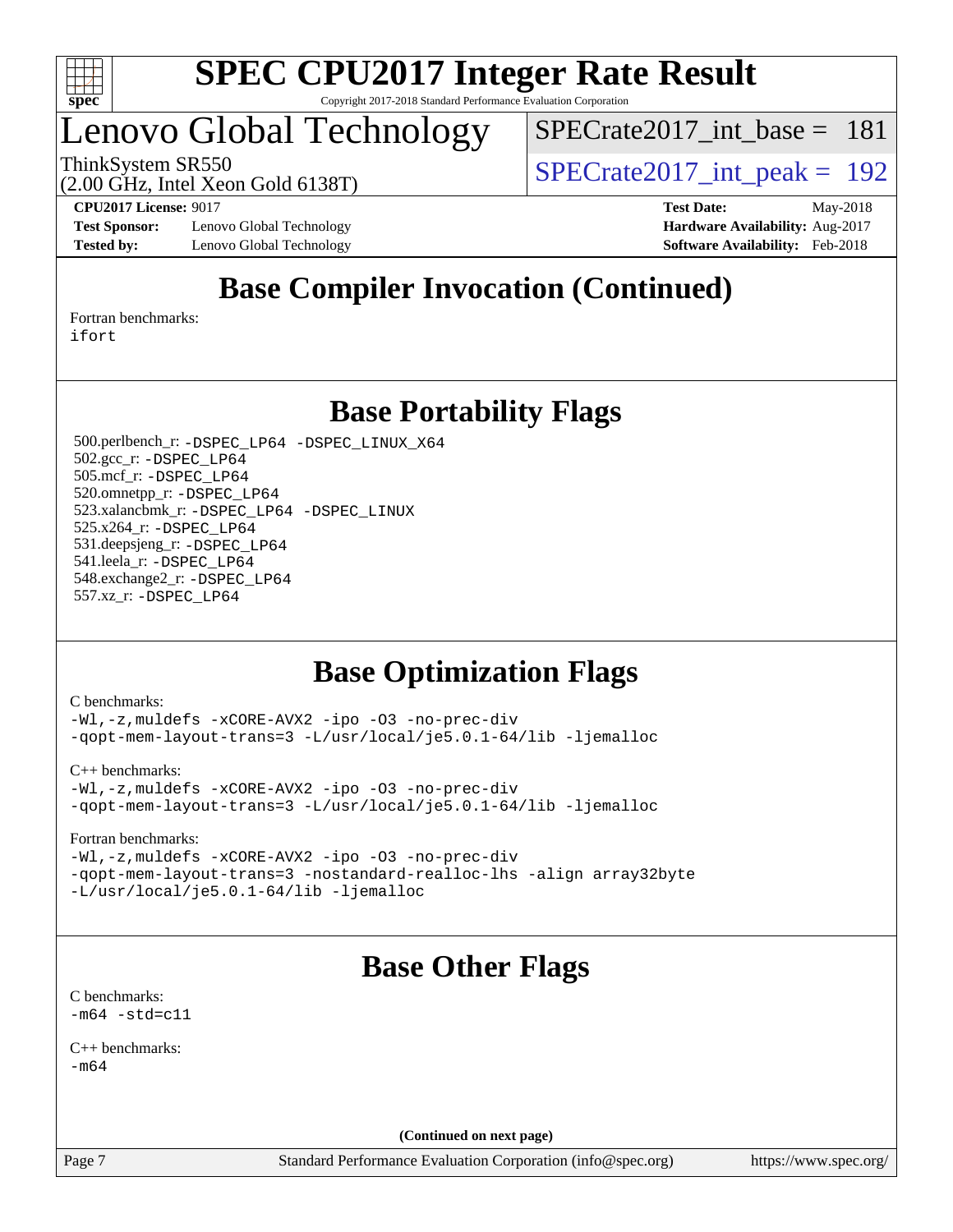

## Lenovo Global Technology

[SPECrate2017\\_int\\_base =](http://www.spec.org/auto/cpu2017/Docs/result-fields.html#SPECrate2017intbase) 181

(2.00 GHz, Intel Xeon Gold 6138T)

ThinkSystem SR550<br>  $\angle Q$  00 GHz, Intel Year Gold 6138T)<br>  $\angle$  [SPECrate2017\\_int\\_peak =](http://www.spec.org/auto/cpu2017/Docs/result-fields.html#SPECrate2017intpeak) 192

**[Test Sponsor:](http://www.spec.org/auto/cpu2017/Docs/result-fields.html#TestSponsor)** Lenovo Global Technology **[Hardware Availability:](http://www.spec.org/auto/cpu2017/Docs/result-fields.html#HardwareAvailability)** Aug-2017 **[Tested by:](http://www.spec.org/auto/cpu2017/Docs/result-fields.html#Testedby)** Lenovo Global Technology **[Software Availability:](http://www.spec.org/auto/cpu2017/Docs/result-fields.html#SoftwareAvailability)** Feb-2018

**[CPU2017 License:](http://www.spec.org/auto/cpu2017/Docs/result-fields.html#CPU2017License)** 9017 **[Test Date:](http://www.spec.org/auto/cpu2017/Docs/result-fields.html#TestDate)** May-2018

### **[Base Other Flags \(Continued\)](http://www.spec.org/auto/cpu2017/Docs/result-fields.html#BaseOtherFlags)**

[Fortran benchmarks](http://www.spec.org/auto/cpu2017/Docs/result-fields.html#Fortranbenchmarks):

[-m64](http://www.spec.org/cpu2017/results/res2018q2/cpu2017-20180529-06163.flags.html#user_FCbase_intel_intel64_18.0_af43caccfc8ded86e7699f2159af6efc7655f51387b94da716254467f3c01020a5059329e2569e4053f409e7c9202a7efc638f7a6d1ffb3f52dea4a3e31d82ab)

### **[Peak Compiler Invocation](http://www.spec.org/auto/cpu2017/Docs/result-fields.html#PeakCompilerInvocation)**

[C benchmarks](http://www.spec.org/auto/cpu2017/Docs/result-fields.html#Cbenchmarks):  $i$ cc

[C++ benchmarks:](http://www.spec.org/auto/cpu2017/Docs/result-fields.html#CXXbenchmarks) [icpc](http://www.spec.org/cpu2017/results/res2018q2/cpu2017-20180529-06163.flags.html#user_CXXpeak_intel_icpc_18.0_c510b6838c7f56d33e37e94d029a35b4a7bccf4766a728ee175e80a419847e808290a9b78be685c44ab727ea267ec2f070ec5dc83b407c0218cded6866a35d07)

[Fortran benchmarks](http://www.spec.org/auto/cpu2017/Docs/result-fields.html#Fortranbenchmarks): [ifort](http://www.spec.org/cpu2017/results/res2018q2/cpu2017-20180529-06163.flags.html#user_FCpeak_intel_ifort_18.0_8111460550e3ca792625aed983ce982f94888b8b503583aa7ba2b8303487b4d8a21a13e7191a45c5fd58ff318f48f9492884d4413fa793fd88dd292cad7027ca)

## **[Peak Portability Flags](http://www.spec.org/auto/cpu2017/Docs/result-fields.html#PeakPortabilityFlags)**

 500.perlbench\_r: [-DSPEC\\_LP64](http://www.spec.org/cpu2017/results/res2018q2/cpu2017-20180529-06163.flags.html#b500.perlbench_r_peakPORTABILITY_DSPEC_LP64) [-DSPEC\\_LINUX\\_X64](http://www.spec.org/cpu2017/results/res2018q2/cpu2017-20180529-06163.flags.html#b500.perlbench_r_peakCPORTABILITY_DSPEC_LINUX_X64) 502.gcc\_r: [-D\\_FILE\\_OFFSET\\_BITS=64](http://www.spec.org/cpu2017/results/res2018q2/cpu2017-20180529-06163.flags.html#user_peakPORTABILITY502_gcc_r_file_offset_bits_64_5ae949a99b284ddf4e95728d47cb0843d81b2eb0e18bdfe74bbf0f61d0b064f4bda2f10ea5eb90e1dcab0e84dbc592acfc5018bc955c18609f94ddb8d550002c) 505.mcf\_r: [-DSPEC\\_LP64](http://www.spec.org/cpu2017/results/res2018q2/cpu2017-20180529-06163.flags.html#suite_peakPORTABILITY505_mcf_r_DSPEC_LP64) 520.omnetpp\_r: [-DSPEC\\_LP64](http://www.spec.org/cpu2017/results/res2018q2/cpu2017-20180529-06163.flags.html#suite_peakPORTABILITY520_omnetpp_r_DSPEC_LP64) 523.xalancbmk\_r: [-D\\_FILE\\_OFFSET\\_BITS=64](http://www.spec.org/cpu2017/results/res2018q2/cpu2017-20180529-06163.flags.html#user_peakPORTABILITY523_xalancbmk_r_file_offset_bits_64_5ae949a99b284ddf4e95728d47cb0843d81b2eb0e18bdfe74bbf0f61d0b064f4bda2f10ea5eb90e1dcab0e84dbc592acfc5018bc955c18609f94ddb8d550002c) [-DSPEC\\_LINUX](http://www.spec.org/cpu2017/results/res2018q2/cpu2017-20180529-06163.flags.html#b523.xalancbmk_r_peakCXXPORTABILITY_DSPEC_LINUX) 525.x264\_r: [-DSPEC\\_LP64](http://www.spec.org/cpu2017/results/res2018q2/cpu2017-20180529-06163.flags.html#suite_peakPORTABILITY525_x264_r_DSPEC_LP64) 531.deepsjeng\_r: [-DSPEC\\_LP64](http://www.spec.org/cpu2017/results/res2018q2/cpu2017-20180529-06163.flags.html#suite_peakPORTABILITY531_deepsjeng_r_DSPEC_LP64) 541.leela\_r: [-DSPEC\\_LP64](http://www.spec.org/cpu2017/results/res2018q2/cpu2017-20180529-06163.flags.html#suite_peakPORTABILITY541_leela_r_DSPEC_LP64) 548.exchange2\_r: [-DSPEC\\_LP64](http://www.spec.org/cpu2017/results/res2018q2/cpu2017-20180529-06163.flags.html#suite_peakPORTABILITY548_exchange2_r_DSPEC_LP64) 557.xz\_r: [-DSPEC\\_LP64](http://www.spec.org/cpu2017/results/res2018q2/cpu2017-20180529-06163.flags.html#suite_peakPORTABILITY557_xz_r_DSPEC_LP64)

## **[Peak Optimization Flags](http://www.spec.org/auto/cpu2017/Docs/result-fields.html#PeakOptimizationFlags)**

[C benchmarks](http://www.spec.org/auto/cpu2017/Docs/result-fields.html#Cbenchmarks):

 500.perlbench\_r: [-Wl,-z,muldefs](http://www.spec.org/cpu2017/results/res2018q2/cpu2017-20180529-06163.flags.html#user_peakEXTRA_LDFLAGS500_perlbench_r_link_force_multiple1_b4cbdb97b34bdee9ceefcfe54f4c8ea74255f0b02a4b23e853cdb0e18eb4525ac79b5a88067c842dd0ee6996c24547a27a4b99331201badda8798ef8a743f577) [-prof-gen](http://www.spec.org/cpu2017/results/res2018q2/cpu2017-20180529-06163.flags.html#user_peakPASS1_CFLAGSPASS1_LDFLAGS500_perlbench_r_prof_gen_5aa4926d6013ddb2a31985c654b3eb18169fc0c6952a63635c234f711e6e63dd76e94ad52365559451ec499a2cdb89e4dc58ba4c67ef54ca681ffbe1461d6b36)(pass 1) [-prof-use](http://www.spec.org/cpu2017/results/res2018q2/cpu2017-20180529-06163.flags.html#user_peakPASS2_CFLAGSPASS2_LDFLAGS500_perlbench_r_prof_use_1a21ceae95f36a2b53c25747139a6c16ca95bd9def2a207b4f0849963b97e94f5260e30a0c64f4bb623698870e679ca08317ef8150905d41bd88c6f78df73f19)(pass 2) [-ipo](http://www.spec.org/cpu2017/results/res2018q2/cpu2017-20180529-06163.flags.html#user_peakPASS1_COPTIMIZEPASS2_COPTIMIZE500_perlbench_r_f-ipo) [-xCORE-AVX2](http://www.spec.org/cpu2017/results/res2018q2/cpu2017-20180529-06163.flags.html#user_peakPASS2_COPTIMIZE500_perlbench_r_f-xCORE-AVX2) [-O3](http://www.spec.org/cpu2017/results/res2018q2/cpu2017-20180529-06163.flags.html#user_peakPASS1_COPTIMIZEPASS2_COPTIMIZE500_perlbench_r_f-O3) [-no-prec-div](http://www.spec.org/cpu2017/results/res2018q2/cpu2017-20180529-06163.flags.html#user_peakPASS1_COPTIMIZEPASS2_COPTIMIZE500_perlbench_r_f-no-prec-div) [-qopt-mem-layout-trans=3](http://www.spec.org/cpu2017/results/res2018q2/cpu2017-20180529-06163.flags.html#user_peakPASS1_COPTIMIZEPASS2_COPTIMIZE500_perlbench_r_f-qopt-mem-layout-trans_de80db37974c74b1f0e20d883f0b675c88c3b01e9d123adea9b28688d64333345fb62bc4a798493513fdb68f60282f9a726aa07f478b2f7113531aecce732043) [-fno-strict-overflow](http://www.spec.org/cpu2017/results/res2018q2/cpu2017-20180529-06163.flags.html#user_peakEXTRA_OPTIMIZE500_perlbench_r_f-fno-strict-overflow) [-L/usr/local/je5.0.1-64/lib](http://www.spec.org/cpu2017/results/res2018q2/cpu2017-20180529-06163.flags.html#user_peakEXTRA_LIBS500_perlbench_r_jemalloc_link_path64_4b10a636b7bce113509b17f3bd0d6226c5fb2346b9178c2d0232c14f04ab830f976640479e5c33dc2bcbbdad86ecfb6634cbbd4418746f06f368b512fced5394) [-ljemalloc](http://www.spec.org/cpu2017/results/res2018q2/cpu2017-20180529-06163.flags.html#user_peakEXTRA_LIBS500_perlbench_r_jemalloc_link_lib_d1249b907c500fa1c0672f44f562e3d0f79738ae9e3c4a9c376d49f265a04b9c99b167ecedbf6711b3085be911c67ff61f150a17b3472be731631ba4d0471706)

```
 502.gcc_r: -L/opt/intel/compilers_and_libraries_2018/linux/lib/ia32
-Wl,-z,muldefs -prof-gen(pass 1) -prof-use(pass 2) -ipo
-xCORE-AVX2 -O3 -no-prec-div -qopt-mem-layout-trans=3
-L/usr/local/je5.0.1-32/lib -ljemalloc
```
**(Continued on next page)**

| Page 8 | Standard Performance Evaluation Corporation (info@spec.org) | https://www.spec.org/ |
|--------|-------------------------------------------------------------|-----------------------|
|--------|-------------------------------------------------------------|-----------------------|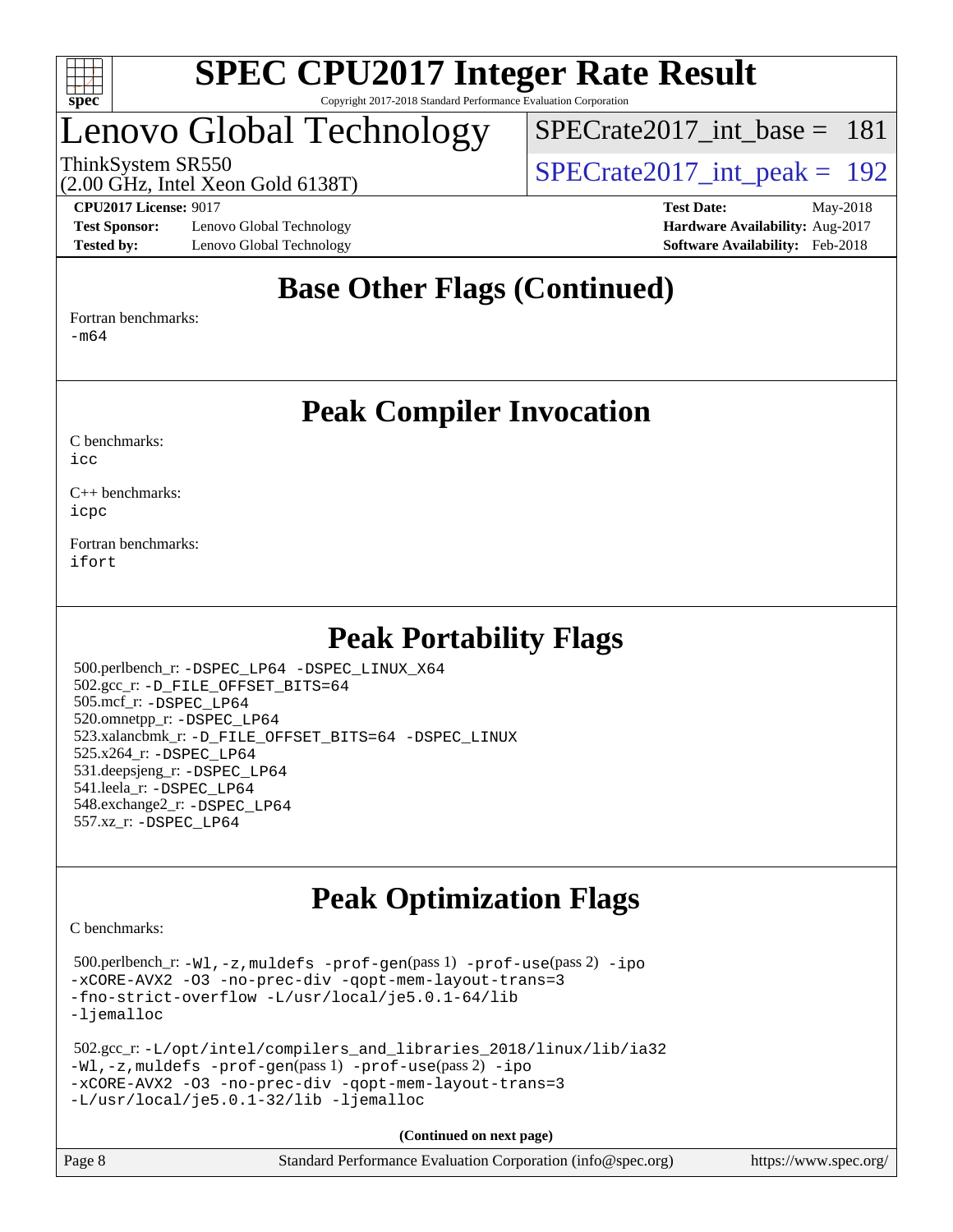

## Lenovo Global Technology

[SPECrate2017\\_int\\_base =](http://www.spec.org/auto/cpu2017/Docs/result-fields.html#SPECrate2017intbase) 181

(2.00 GHz, Intel Xeon Gold 6138T)

ThinkSystem SR550<br>  $(2.00 \text{ GHz. Intel Yes} \cdot \text{Gold } 6138 \text{ T})$   $\text{SPECrate} 2017\_int\_peak = 192$ 

**[Test Sponsor:](http://www.spec.org/auto/cpu2017/Docs/result-fields.html#TestSponsor)** Lenovo Global Technology **[Hardware Availability:](http://www.spec.org/auto/cpu2017/Docs/result-fields.html#HardwareAvailability)** Aug-2017 **[Tested by:](http://www.spec.org/auto/cpu2017/Docs/result-fields.html#Testedby)** Lenovo Global Technology **[Software Availability:](http://www.spec.org/auto/cpu2017/Docs/result-fields.html#SoftwareAvailability)** Feb-2018

**[CPU2017 License:](http://www.spec.org/auto/cpu2017/Docs/result-fields.html#CPU2017License)** 9017 **[Test Date:](http://www.spec.org/auto/cpu2017/Docs/result-fields.html#TestDate)** May-2018

## **[Peak Optimization Flags \(Continued\)](http://www.spec.org/auto/cpu2017/Docs/result-fields.html#PeakOptimizationFlags)**

 505.mcf\_r: [-Wl,-z,muldefs](http://www.spec.org/cpu2017/results/res2018q2/cpu2017-20180529-06163.flags.html#user_peakEXTRA_LDFLAGS505_mcf_r_link_force_multiple1_b4cbdb97b34bdee9ceefcfe54f4c8ea74255f0b02a4b23e853cdb0e18eb4525ac79b5a88067c842dd0ee6996c24547a27a4b99331201badda8798ef8a743f577) [-xCORE-AVX2](http://www.spec.org/cpu2017/results/res2018q2/cpu2017-20180529-06163.flags.html#user_peakCOPTIMIZE505_mcf_r_f-xCORE-AVX2) [-ipo](http://www.spec.org/cpu2017/results/res2018q2/cpu2017-20180529-06163.flags.html#user_peakCOPTIMIZE505_mcf_r_f-ipo) [-O3](http://www.spec.org/cpu2017/results/res2018q2/cpu2017-20180529-06163.flags.html#user_peakCOPTIMIZE505_mcf_r_f-O3) [-no-prec-div](http://www.spec.org/cpu2017/results/res2018q2/cpu2017-20180529-06163.flags.html#user_peakCOPTIMIZE505_mcf_r_f-no-prec-div) [-qopt-mem-layout-trans=3](http://www.spec.org/cpu2017/results/res2018q2/cpu2017-20180529-06163.flags.html#user_peakCOPTIMIZE505_mcf_r_f-qopt-mem-layout-trans_de80db37974c74b1f0e20d883f0b675c88c3b01e9d123adea9b28688d64333345fb62bc4a798493513fdb68f60282f9a726aa07f478b2f7113531aecce732043) [-L/usr/local/je5.0.1-64/lib](http://www.spec.org/cpu2017/results/res2018q2/cpu2017-20180529-06163.flags.html#user_peakEXTRA_LIBS505_mcf_r_jemalloc_link_path64_4b10a636b7bce113509b17f3bd0d6226c5fb2346b9178c2d0232c14f04ab830f976640479e5c33dc2bcbbdad86ecfb6634cbbd4418746f06f368b512fced5394) [-ljemalloc](http://www.spec.org/cpu2017/results/res2018q2/cpu2017-20180529-06163.flags.html#user_peakEXTRA_LIBS505_mcf_r_jemalloc_link_lib_d1249b907c500fa1c0672f44f562e3d0f79738ae9e3c4a9c376d49f265a04b9c99b167ecedbf6711b3085be911c67ff61f150a17b3472be731631ba4d0471706)

 525.x264\_r: [-Wl,-z,muldefs](http://www.spec.org/cpu2017/results/res2018q2/cpu2017-20180529-06163.flags.html#user_peakEXTRA_LDFLAGS525_x264_r_link_force_multiple1_b4cbdb97b34bdee9ceefcfe54f4c8ea74255f0b02a4b23e853cdb0e18eb4525ac79b5a88067c842dd0ee6996c24547a27a4b99331201badda8798ef8a743f577) [-xCORE-AVX2](http://www.spec.org/cpu2017/results/res2018q2/cpu2017-20180529-06163.flags.html#user_peakCOPTIMIZE525_x264_r_f-xCORE-AVX2) [-ipo](http://www.spec.org/cpu2017/results/res2018q2/cpu2017-20180529-06163.flags.html#user_peakCOPTIMIZE525_x264_r_f-ipo) [-O3](http://www.spec.org/cpu2017/results/res2018q2/cpu2017-20180529-06163.flags.html#user_peakCOPTIMIZE525_x264_r_f-O3) [-no-prec-div](http://www.spec.org/cpu2017/results/res2018q2/cpu2017-20180529-06163.flags.html#user_peakCOPTIMIZE525_x264_r_f-no-prec-div) [-qopt-mem-layout-trans=3](http://www.spec.org/cpu2017/results/res2018q2/cpu2017-20180529-06163.flags.html#user_peakCOPTIMIZE525_x264_r_f-qopt-mem-layout-trans_de80db37974c74b1f0e20d883f0b675c88c3b01e9d123adea9b28688d64333345fb62bc4a798493513fdb68f60282f9a726aa07f478b2f7113531aecce732043) [-fno-alias](http://www.spec.org/cpu2017/results/res2018q2/cpu2017-20180529-06163.flags.html#user_peakEXTRA_OPTIMIZE525_x264_r_f-no-alias_77dbac10d91cbfe898fbf4a29d1b29b694089caa623bdd1baccc9957d4edbe8d106c0b357e2748a65b44fc9e83d78098bb898077f3fe92f9faf24f7bd4a07ed7) [-L/usr/local/je5.0.1-64/lib](http://www.spec.org/cpu2017/results/res2018q2/cpu2017-20180529-06163.flags.html#user_peakEXTRA_LIBS525_x264_r_jemalloc_link_path64_4b10a636b7bce113509b17f3bd0d6226c5fb2346b9178c2d0232c14f04ab830f976640479e5c33dc2bcbbdad86ecfb6634cbbd4418746f06f368b512fced5394) [-ljemalloc](http://www.spec.org/cpu2017/results/res2018q2/cpu2017-20180529-06163.flags.html#user_peakEXTRA_LIBS525_x264_r_jemalloc_link_lib_d1249b907c500fa1c0672f44f562e3d0f79738ae9e3c4a9c376d49f265a04b9c99b167ecedbf6711b3085be911c67ff61f150a17b3472be731631ba4d0471706)

557.xz\_r: Same as 505.mcf\_r

[C++ benchmarks:](http://www.spec.org/auto/cpu2017/Docs/result-fields.html#CXXbenchmarks)

```
520.omnetpp_r:-Wl-prof-use-ipo
-xCORE-AVX2 -O3 -no-prec-div -qopt-mem-layout-trans=3
-L/usr/local/je5.0.1-64/lib -ljemalloc
```

```
 523.xalancbmk_r: -L/opt/intel/compilers_and_libraries_2018/linux/lib/ia32
-Wl,-z,muldefs -prof-gen(pass 1) -prof-use(pass 2) -ipo
-xCORE-AVX2 -O3 -no-prec-div -qopt-mem-layout-trans=3
-L/usr/local/je5.0.1-32/lib -ljemalloc
```
531.deepsjeng\_r: Same as 520.omnetpp\_r

541.leela\_r: Same as 520.omnetpp\_r

#### [Fortran benchmarks](http://www.spec.org/auto/cpu2017/Docs/result-fields.html#Fortranbenchmarks):

```
-Wl,-z,muldefs -xCORE-AVX2 -ipo -O3 -no-prec-div
-qopt-mem-layout-trans=3 -nostandard-realloc-lhs -align array32byte
-L/usr/local/je5.0.1-64/lib -ljemalloc
```
## **[Peak Other Flags](http://www.spec.org/auto/cpu2017/Docs/result-fields.html#PeakOtherFlags)**

[C benchmarks \(except as noted below\)](http://www.spec.org/auto/cpu2017/Docs/result-fields.html#Cbenchmarksexceptasnotedbelow):  $-m64 - std= c11$  $-m64 - std= c11$  502.gcc\_r: [-m32](http://www.spec.org/cpu2017/results/res2018q2/cpu2017-20180529-06163.flags.html#user_peakCCLD502_gcc_r_intel_ia32_18.0_2666f1173eb60787016b673bfe1358e27016ef7649ea4884b7bc6187fd89dc221d14632e22638cde1c647a518de97358ab15d4ad098ee4e19a8b28d0c25e14bf) [-std=c11](http://www.spec.org/cpu2017/results/res2018q2/cpu2017-20180529-06163.flags.html#user_peakCCLD502_gcc_r_intel_compiler_c11_mode_0e1c27790398a4642dfca32ffe6c27b5796f9c2d2676156f2e42c9c44eaad0c049b1cdb667a270c34d979996257aeb8fc440bfb01818dbc9357bd9d174cb8524) [C++ benchmarks \(except as noted below\):](http://www.spec.org/auto/cpu2017/Docs/result-fields.html#CXXbenchmarksexceptasnotedbelow)  $-m64$ 

523.xalancbmk\_r: [-m32](http://www.spec.org/cpu2017/results/res2018q2/cpu2017-20180529-06163.flags.html#user_peakCXXLD523_xalancbmk_r_intel_ia32_18.0_2666f1173eb60787016b673bfe1358e27016ef7649ea4884b7bc6187fd89dc221d14632e22638cde1c647a518de97358ab15d4ad098ee4e19a8b28d0c25e14bf)

**(Continued on next page)**